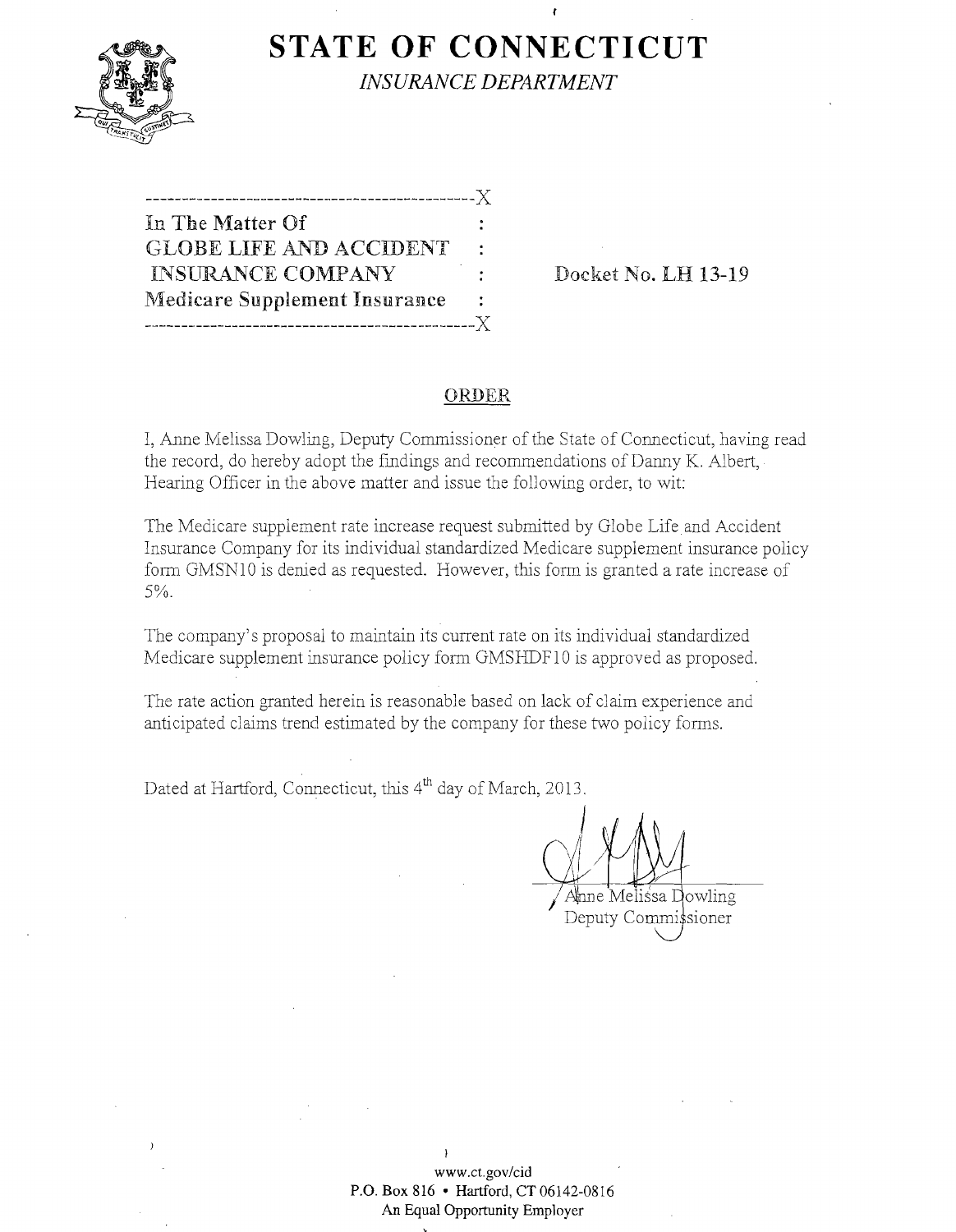

**STATE OF CONNECTICUT** 

*INSURANCE DEPARTMENT* 

| In The Matter Of:                    |       |
|--------------------------------------|-------|
| <b>GLOBE LIFE AND ACCIDENT</b>       | ÷     |
| <b>INSURANCE COMPANY</b>             | ٠.    |
| <b>Medicare Supplement Insurance</b> | ÷     |
| __________________________           | $- X$ |

**Docket No. LH 13-19** 

 $\mathbf{f}$ 

## **PROPOSED FINAL DECISION**

# 1. INTRODUCTION

The Insurance Commissioner of the State of Connecticut is empowered to review rates charged for individual and group Medicare supplement policies sold to any resident of this State who is eligible for Medicare. The source for this regulatory authority is contained in Chapter 700c and Section 38a-495a of the Connecticut General Statutes.

After due notice a hearing was held at the Insurance Department in Hartford on February 14,2013 to consider whether or not the rate increase requested by Globe Life and Accident Insurance Company on its individual standardized Medicare supplement business should be approved.

No one from the general public attended the hearing.

No representatives from Globe attended the hearing.

The hearing was conducted in accordance with the requirements of Section 38a-474, Connecticut General Statutes, the Uniform Administrative Procedures Act, Chapter 54 of the Connecticut General Statutes, and the Insurance Department Rules of Practice, Section 38a-8-1 et seq. of the Regulations of Connecticut State Agencies.

A Medicare supplement (or Medigap) policy is a private health insurance policy sold on an individual or group basis which provides benefits that are additional to the benefits provided by Medicare. For many years Medicare supplement policies have been highly regulated under both state and federal law to protect the interests of persons eligible for Medicare who depend on these policies to provide additional coverage for the costs of health care.

Effective December 1,2005, Connecticut amended its program of standardized Medicare supplement policies in accordance with Section 38a-495a of the Connecticut General Statutes, and Sections 38a-495a-l through 38a-495a-21 of the Regulations of Connecticut Agencies. This program, which confonns to federal requirements, provides that all insurers offering Medicare supplement policies for sale in the state must offer the basic "core" package of benefits known as Plan A. Insurers may also offer any one or more of ) eleven other plans (Plans B through **N).** )

> **www.ct.gov/cid P.O. Box 816 • Hartford, CT06142-0816 An Equal Opportunity Employer**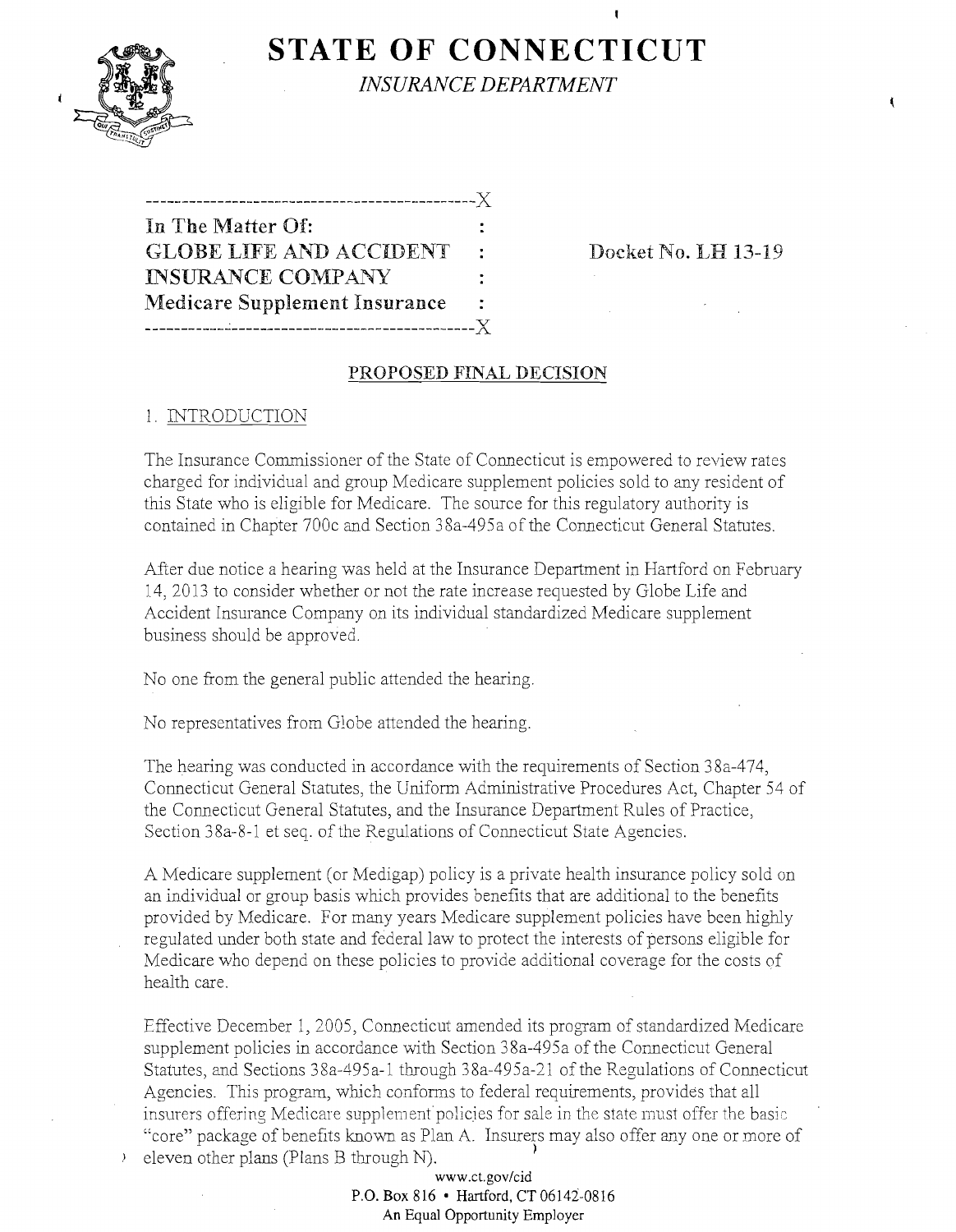Effective January 1, 2006, in accordance with Section 38a-495c of the Connecticut General Statutes (as amended by Public Act 05-20) premiums for all Medicare supplement policies in the state must use community rating. Rates for Plans A through  $N$ must be computed without regard to age, gender, previous claims history or the medical condition of any person covered by a Medicare supplement policy or certificate.

The statute provides that coverage under Plan A through N may not be denied on the basis of age, gender, previous claims history or the medical condition of any covered person. Insurers may exclude benefits for losses incurred within six months from the effective date of coverage based on a pre-existing condition.

Effective October 1,1998, carriers that offer Plan B or Plan C must make these plans as well as Plan A, available to all persons eligible for Medicare by reason of disability.

Insurers must also make the necessary amingements to receive notice of all claims paid by Medicare for their insureds so that supplemental benefits can be computed and paid without requiring insureds to file claim forms for such benefits. This process of direct notice and automatic claims payment is commonly referred to as "piggybacking" or "crossover".

Sections 38a-495 and 38a-522 of the Connecticut General Statutes, and Section 38a-495a-10 ofthe Regulations of Connecticut Agencies, state that individual and group Medicare supplement policies must have anticipated loss ratios of 65% and 75%, respectively. Under Sections 38a-495-7 and 38a-495a-10 of the Regulations of Connecticut Agencies, filings for rate increases must demonstrate that actual and expected losses in relation to premiums meet these standards, and anticipated loss ratios for the entire future period for which the requested premiums are calculated to provide coverage must be expected to equal or exceed the appropriate loss ratio standard.

Section 38a-473 of the Connecticut General Statutes provides that no insurer may incorporate in its rates for Medicare supplement policies factors for expenses that exceed 150% of the average expense ratio for that insurer's entire written premium for all lines of health insurance for the previous calendar year.

### II. **FINDING OF FACT**

 $\mathbf{I}$ 

After reviewing the exhibits entered into the record of this proceeding, and utilizing the experience, technical competence and specialized knowledge of the Insurance Department, the undersigned makes the following findings of fact:

- 1. Globe Life and Accident Insurance Company has requested an 8% rate increase for individual standardized Medicare supplement policy form GMSN10 and no rate increase for policy form GMSHDF10.
- 2. As of second quarter 2012, there were no in-force polices in Connecticut or on a nationwide basis for either high-deductible Plan F or Plan N.
- 2. The proposed rates are expected to satisfy the Connecticut statutory loss ratio of 65% required of individual Medicare supplement forms.

 $\epsilon$